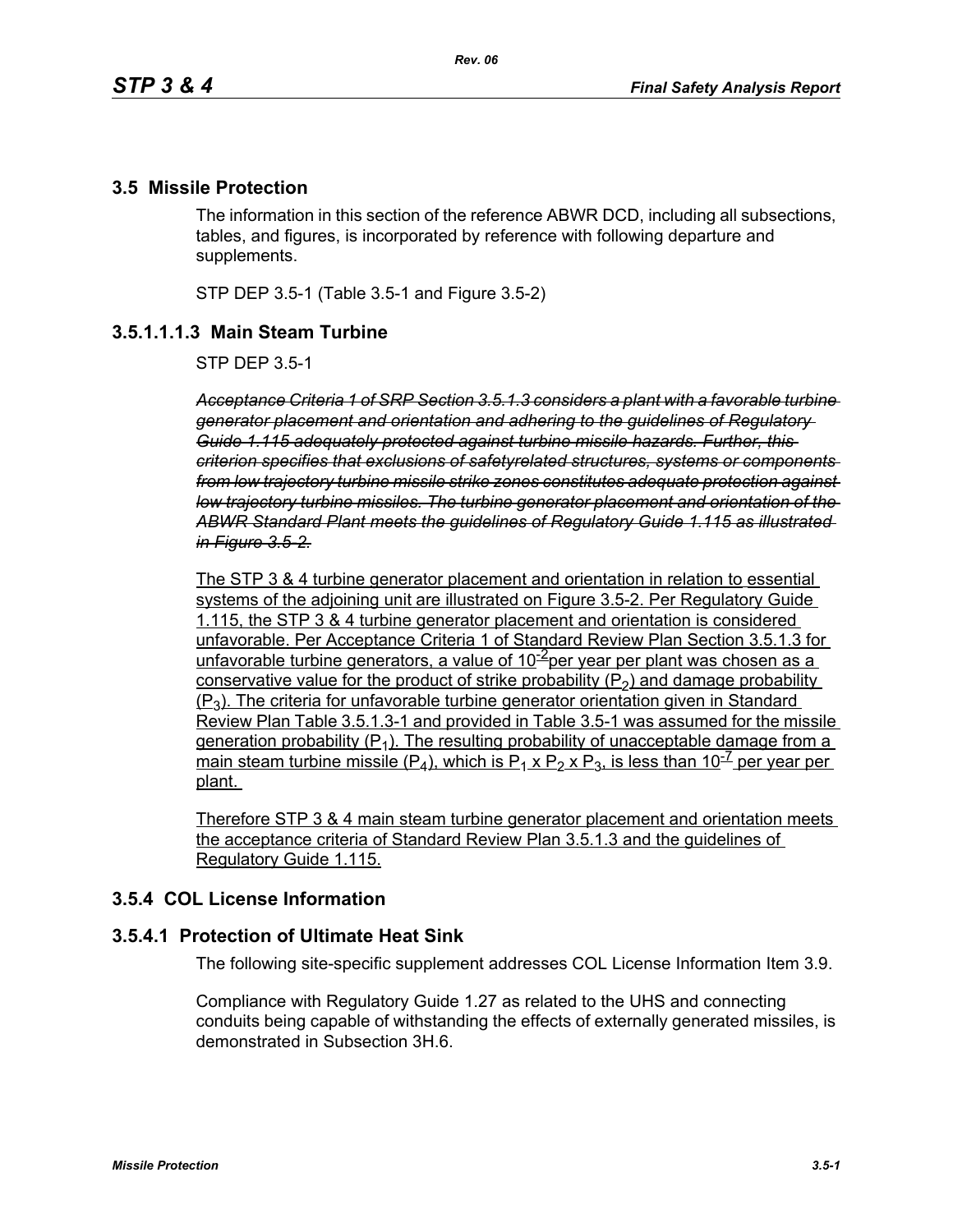# **3.5.4.2 Missiles Generated by Other Natural Phenomena**

The following site-specific supplement addresses COL License Information Item 3.10.

The only missiles generated by natural phenomena that have been identified, are those generated by tornados and hurricanes. Of tornado and hurricane missiles, tornado missiles govern the design of safety-related structures, systems, and components. The reference ABWR DCD tornado wind speeds (300 mph) exceed those specified in Regulatory Guide 1.76, Rev 1 for this site and exceed the design basis wind speed for this site. Therefore all missiles generated by other natural phenomena are bounded by the reference ABWR DCD tornado missiles specified in Subsection 3.5.1.4.

## **3.5.4.3 Site Proximity Missiles and Aircraft Hazards**

The following site-specific supplement addresses COL License Information Item 3.11.

No site proximity missiles or aircraft hazards were identified for this site. For details see Subsection 2.2S.2.7.2.

#### **3.5.4.4 Impact of Failure of Out of ABWR Standard Plant Scope Non-Safety-Related Structures, Systems, and Components due to a Design Basis Tornado**

The following site-specific supplement addresses COL License Information Item 3.12.

In general, safety-related SSCs are protected from tornado missiles by being either underground or housed in a tornado missile proof structure. The design criteria for systems and components (not housed in tornado structures) are as follows: Such plant SSCs are analyzed for the design basis tornado missile to ensure that their failure will not affect the ability of safety-related SSCs from performing their intended safety functions.

# **3.5.4.5 Turbine System Maintenance Program**

The following site-specific supplement addresses COL License Information Item 3.13.

A turbine system maintenance program will be submitted within three years following receipt of a COL that includes a probability calculation of turbine missile generation and shows that the turbine meets the minimum requirements as given in Table 3.5-1. (COM 3.5-1)

#### **3.5.4.6 Maintenance Equipment Missile Prevention Inside Containment**

The following site-specific supplement addresses COL License Information Item 3.14.

Procedures ensure that maintenance equipment inside containment, such as hoists, will either be removed prior to operation, moved to a location where they are not a potential hazard to safety-related equipment, or seismically restrained to prevent them from becoming a missile.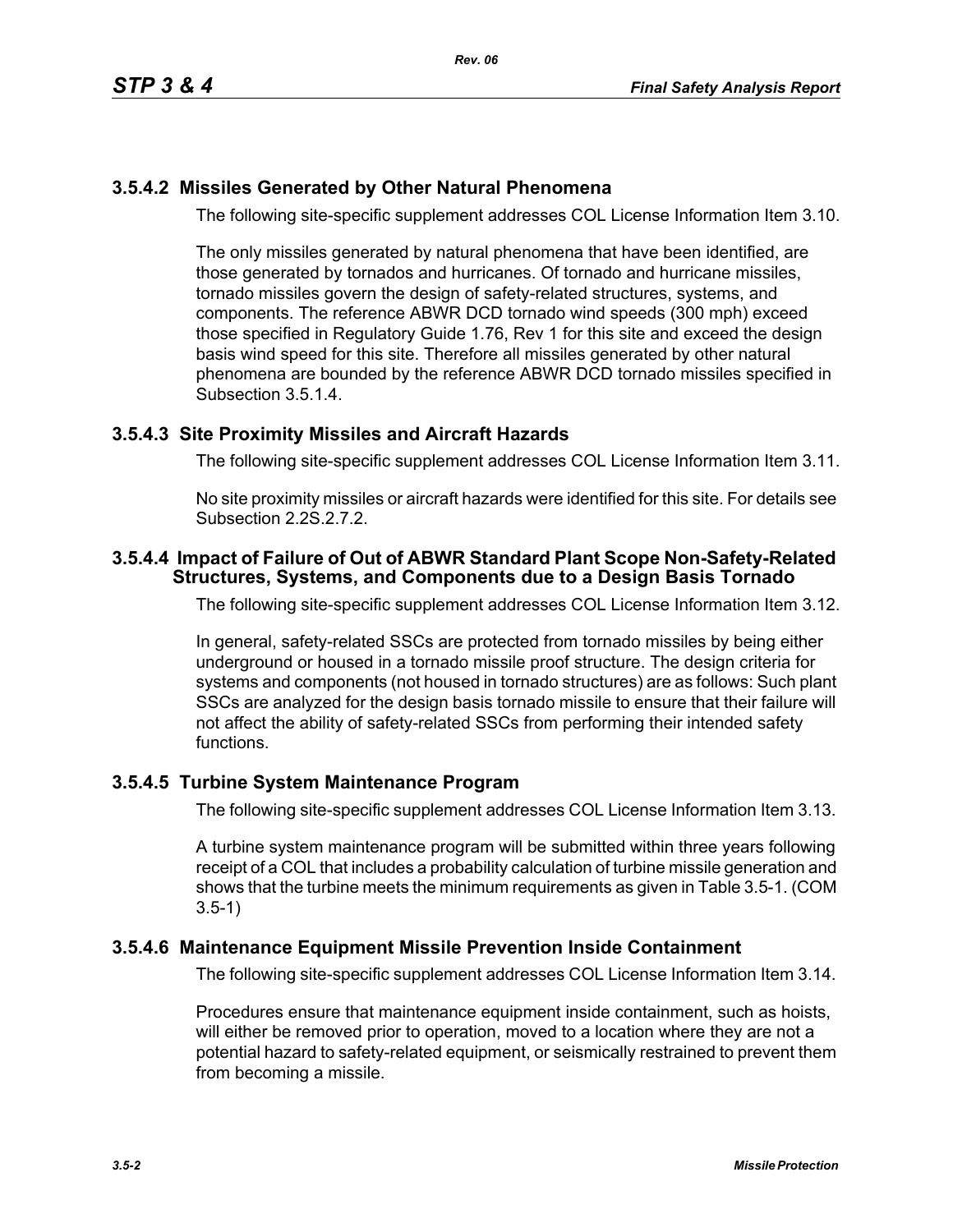#### **3.5.4.7 Failure of Structures, Systems, and Components Outside ABWR Standard Plant Scope**

The following site-specific supplement addresses COL License Information Item 3.15.

Non-tornado resistant structures are constructed from materials such as reinforced concrete block, and/or structural steel with metal siding and roof deck. Potential missiles or debris from these materials, resulting from failure of structure or from items blown off, when subjected to winds of tornado intensity, would not generate missiles more severe than the design basis tornado missiles defined in Subsection 3.5.1.4 (Reference 3.5-10).

# **3.5.5 References**

The following site-specific supplement addresses COL License Information Item 3.15.

3.5-10 "Rationale for Wind-borne Missile Criteria for DOE Facilities," J.R. McDonald, Sept. 1999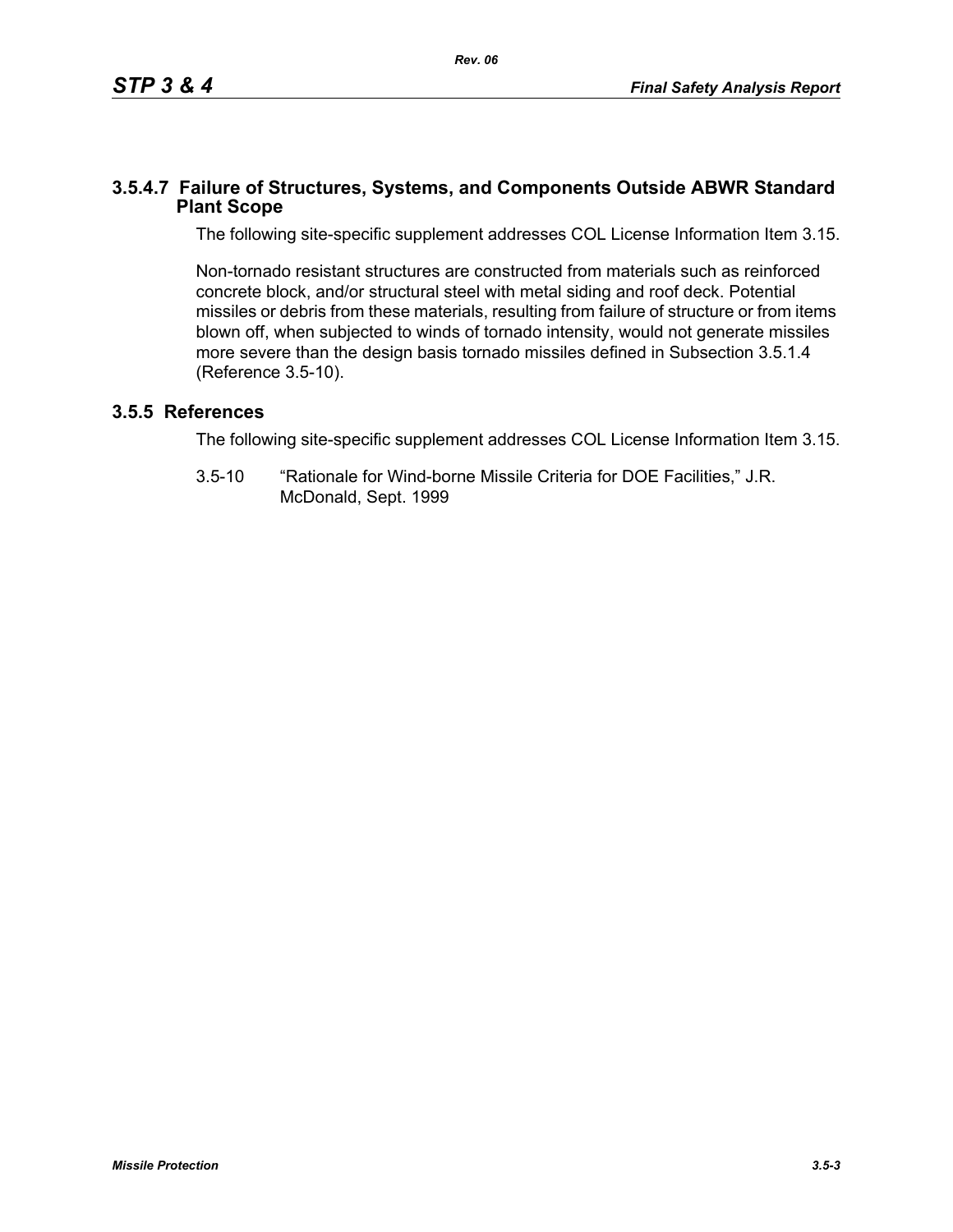| <b>Criterion</b> | Probability/Yr                                                         | <b>Required Licensee Action</b>                                                                                                                                                                                                                             |  |  |
|------------------|------------------------------------------------------------------------|-------------------------------------------------------------------------------------------------------------------------------------------------------------------------------------------------------------------------------------------------------------|--|--|
| (A)              | $P_1 < \frac{1}{9}$ 10 <sup>-5</sup>                                   | Criterion (A) is the general, minimum reliability<br>requirement for loading the turbine and bringing the<br>system on line.                                                                                                                                |  |  |
| (B)              | $\frac{10^{-4}}{10^{-5}}$ < P <sub>1</sub> < $\frac{10^{-3}}{10^{-4}}$ | If Criterion (B) is reached during operation, the<br>turbine may be kept in service until the next<br>scheduled outage, at which time the COL applicant<br>is to take action to reduce P1 to meet Criterion (A)<br>before returning the turbine to service. |  |  |
| (C)              | $\frac{10^{-3}}{10^{-4}}$ < P <sub>1</sub> < $\frac{10^{-2}}{10^{-3}}$ | If Criterion (C) is reached during operation, the<br>turbine is to be isolated from the steam supply<br>within 60 days, at which time the COL applicant is<br>to take action to reduce P1 to meet Criterion (A)<br>before returning the turbine to service. |  |  |
| (D)              | $\frac{10^{-2}}{2}$ 10 <sup>-3</sup> < P <sub>1</sub>                  | If Criterion (D) is reached at any time during the<br>operation, the turbine is to be isolated from the<br>steam supply within 6 days, at which time the COL<br>applicant is to meet Criterion (A) before returning<br>the turbine to service.              |  |  |

| Table 3.5-1 Requirement for the Probability of Missile Generation |  |  |
|-------------------------------------------------------------------|--|--|
|                                                                   |  |  |